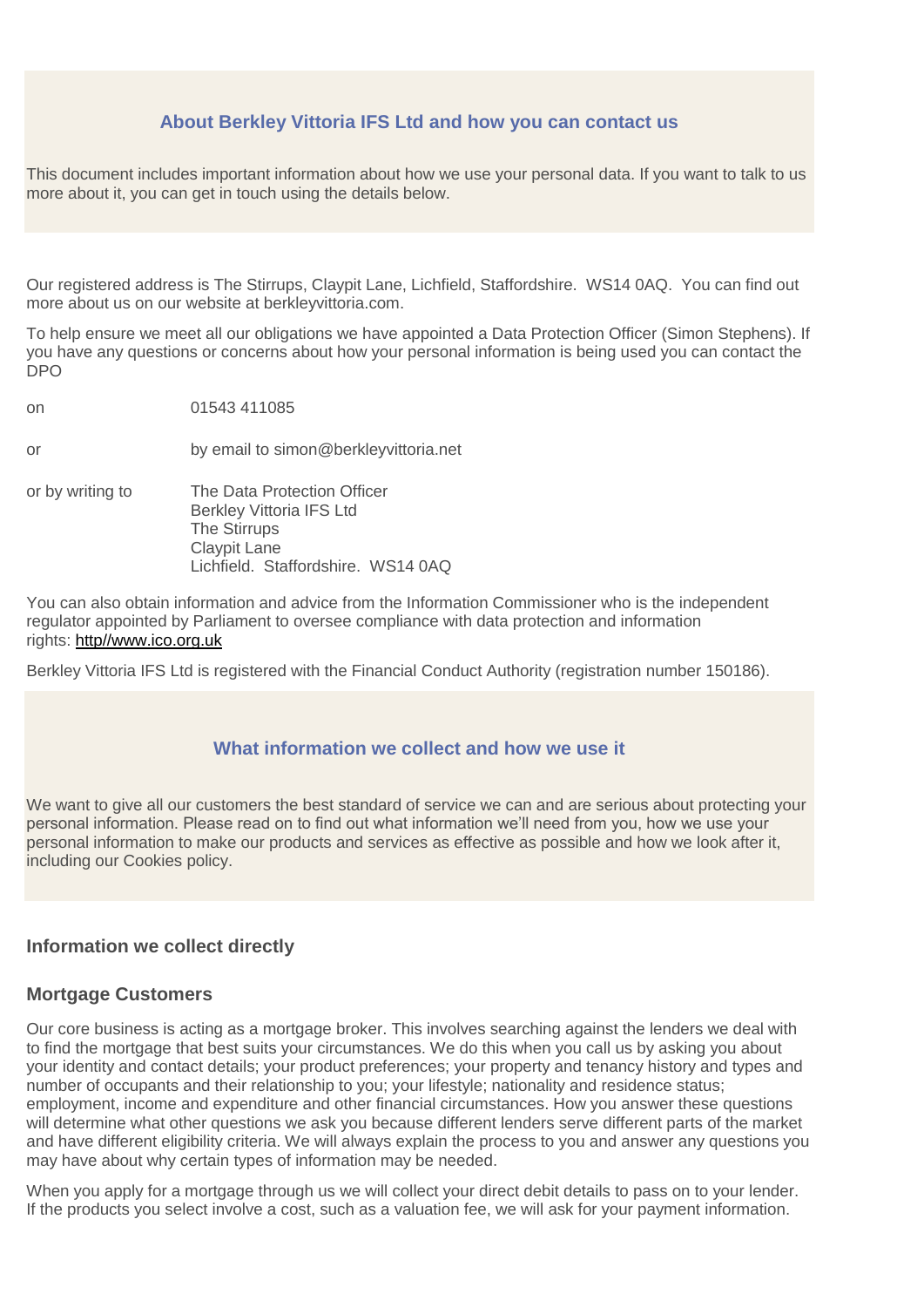Mortgage lenders are data controllers in their own right and have their own privacy notices. However, because lenders may automatically profile your information against their lending criteria and against Credit Reference Agencies as soon as your information is forwarded to them and this may affect your credit score, we will always bring this to your attention as part of the process so that you are forewarned. We will also make you aware in advance when lenders are likely to debit any funds from your accounts.

### **Insurance Customers**

We routinely offer our mortgage customers life insurance and building and contents insurance. Where customers express an interest in life insurance we will also collect information about health as this is necessary so that the insurers we deal with can determine cover and premiums.

## **Vulnerable Customers**

Apart from the information customers provide to us directly we may also record information about potential vulnerabilities where we think this is appropriate to meet the obligations placed on us by the Financial Conduct Authority (FCA) with regard to vulnerable customers. You can find out more about our obligations to potentially vulnerable customers here:

#### <https://www.fca.org.uk/publications/occasional-papers/occasional-paper-no-8-consumer-vulnerability>

## **Updating Your Details**

If you are a pre-existing customer we may use the information we have on you to pre-fill forms when you apply for a new product, but we will always check that these details are accurate and up to date.

However, if you've opened an account or policy with another organisation that we introduced you to, you will need to contact them separately to update your information.

### **Telephone calls**

We may record calls in and out against customer cases so that we can be sure that we have captured the information you have given us accurately. This helps us to prevent fraud and resolve any disputes.

## **Marketing and Market Research**

We may use your information to contact you about other products that match your profile and may be of interest to you. Where we seek consent to do this we make sure we are clear about what methods we can use to contact you. We make sure that you are able to opt out of marketing communications at any time in a way that is convenient to you, including the method you used to contact us. Where we use online advertising platforms the data you supply to us will be matched by them to any profile they have of you.

## **Money Laundering and preventing and detecting unlawful acts**

We are required by law to submit a Suspicious Activity Report to the National Crime Agency whenever we detect a risk of money laundering or fraudulent activity. The law also permits us to report suspected crime to the appropriate authorities.

We are also required to disclose personal data where required to do so by law or by the order of a court.

We have discretion to disclose personal data where this is necessary for protecting the public against dishonesty.

#### **Cookies on our website, and tracking emails, re-marketing and analytics**

When you register on our website we collect data on how you use our website so that we better understand your interests and can match products to your needs.

We use personal data for analytical purposes to understand trends and how the business works but the reports we produce do not identify individuals.

The Cookies Section of the Privacy Notice explains what cookies we use and how you can turn off and control any advertising cookies (subject to your browser functionality).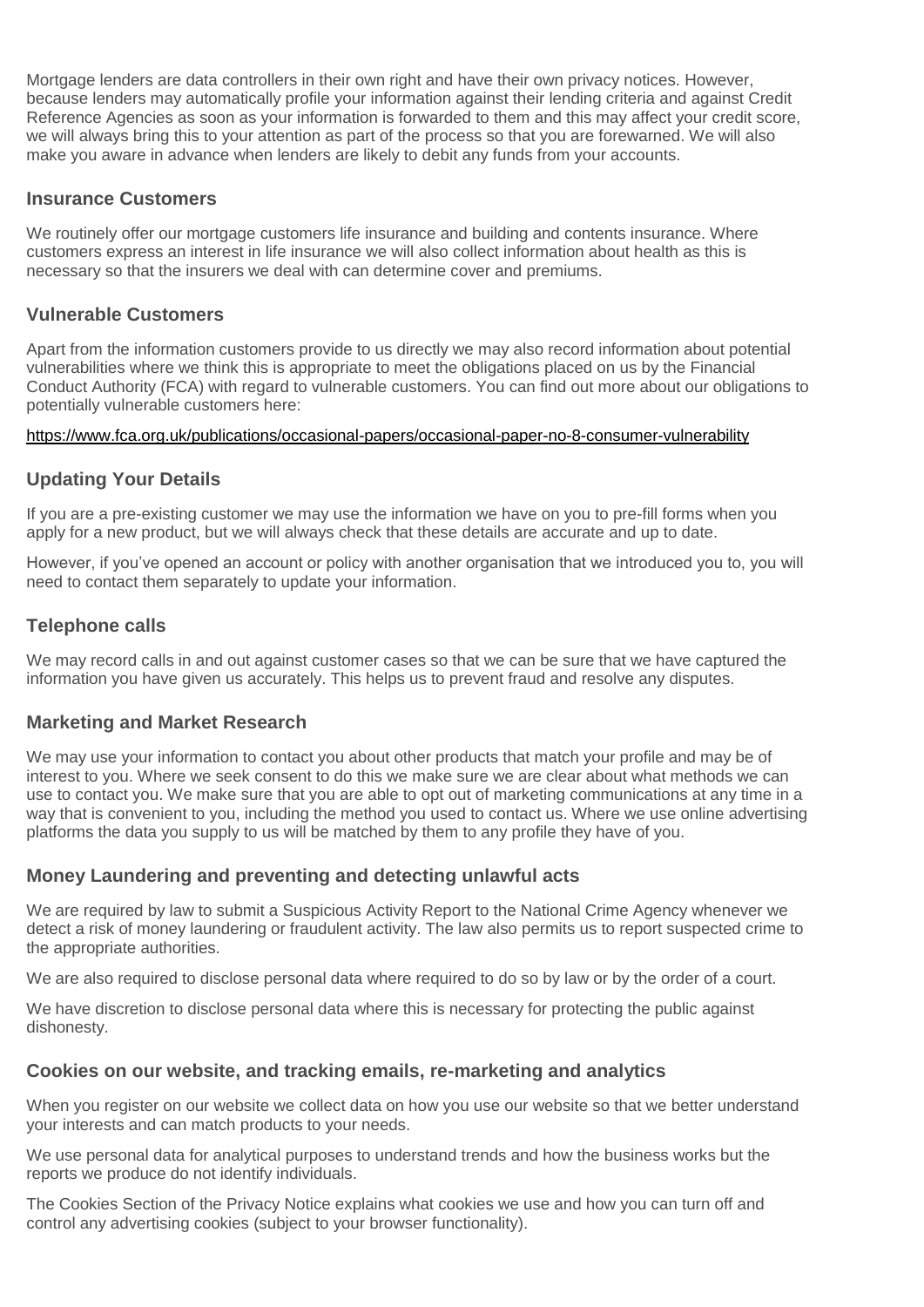We use email tracking technology to capture information such as (but not limited to) the time and date our emails are opened, the type of device used and any links within the email clicked on. We may share this information with other organisations (for example, mortgage lenders) for the same purposes, but stipulate that they may not use your details for direct marketing unless they have your consent or an existing relationship with you and you have not previously opted out.

## **Social Media**

As a business we monitor what the public are saying about us on social media such as Facebook and Twitter, so that we can build these comments into improving our products and the ways we interact with customers.

## **Training and Testing**

We do not use customer data for generalised training or system testing separate from case management, and always use dummy data sets for these purposes.

### **Information that we collect indirectly**

When any of our customers apply for a product, the law requires us to check their identity. This makes it harder for criminals to use financial systems, or to use false names and addresses to steal the identities of innocent people. Checking everyone's identity is an important way of fighting money laundering and other criminal activities.

To confirm that you are who you say you are, we'll verify your name and address by requesting original identification (passports or driving licences) and proof of address (recent utility bill, bank statement or latest council tax bill). This does not affect you credit history or status.

If you are a joint mortgage applicant we will record any information you give us about any other persons who are joined to the application.

## **Ancillary**

We use the information we have about you to provide all the aspects of our service you would expect such as contacting you to prompt you with reminders about renewals and to help resolve any complaints or investigations.

We may also disclose information where permitted by law in connection with the resolution and pursuit of legal rights and disputes or complaints.

#### **Automated Decision Making**

We do not make fully automated decisions. Our service is to provide the information to lenders and insurers, so they can make a decision about the product you have selected.

#### **Reviews**

If you give us a good review we may publicise your review.

## **What are the legal grounds for handling personal information?**

We understand that personal information is just that – personal. So when we process your personal data, we make sure we satisfy the conditions prescribed by data protection laws to do so. This section covers what those conditions are.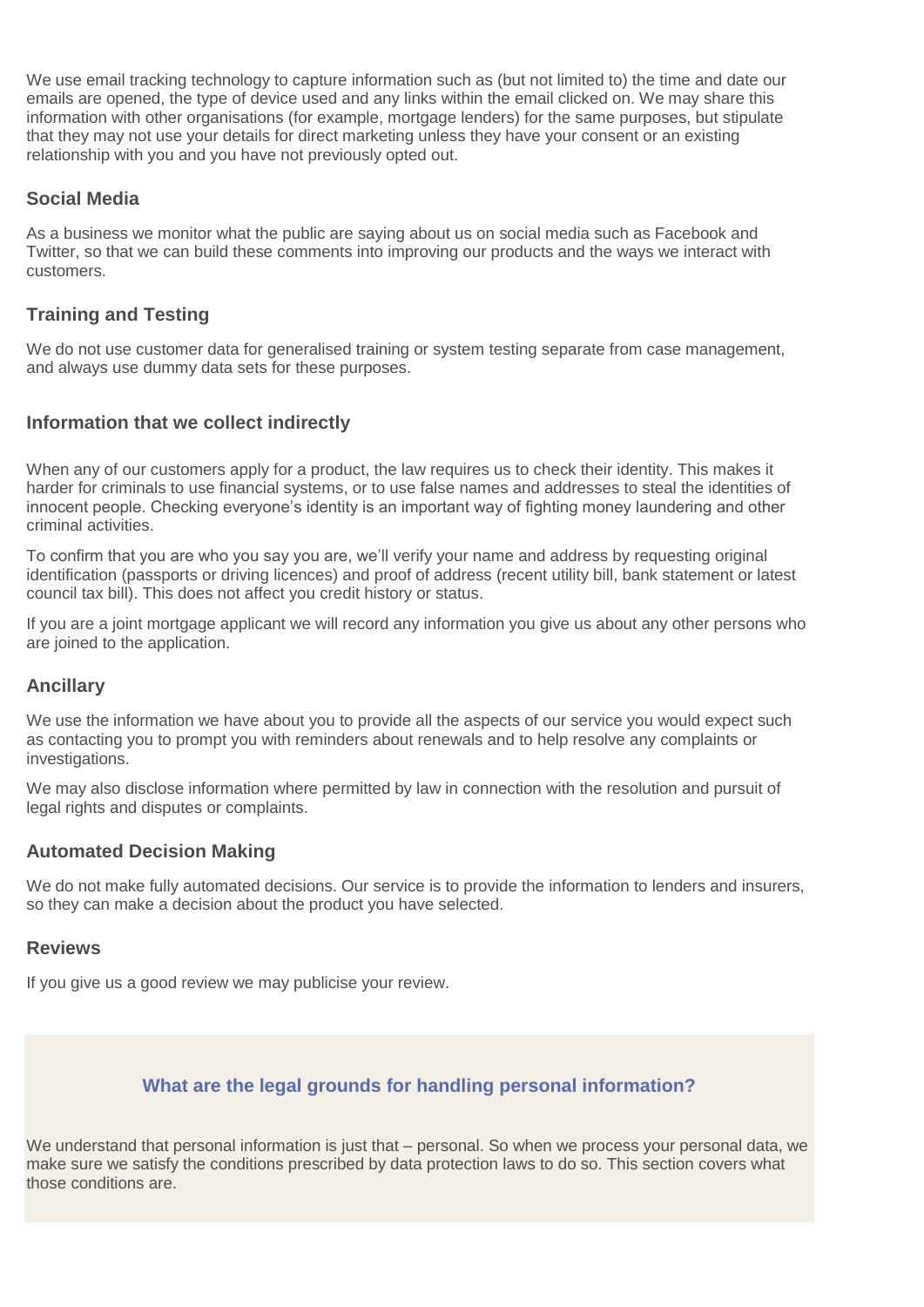The law says we must have a legal basis for processing personal data. There are six standard data processing grounds or conditions for processing personal data. Where we process what is called 'special category data' (information about health, genetic or biometric data etc) we must additionally have a special category condition or ground for processing your personal data.

We rely on the following conditions for the activities indicated.

# **Legitimate Interests**

In most cases, you'll provide the information covered in the sections above because you want to use our services. Ordinarily for a business this would mean that the condition for processing is contractual However, this condition only applies where a legal contract exists between the parties concerned. Because we act as an intermediary this condition is not available. We therefore rely on what is called the 'legitimate interests' ground for processing. The law provides we can use your information under this condition where our interest in using it is not outweighed by your privacy rights or interests. This means that we can use your personal data only in ways you would reasonably expect and which have a minimal impact on your privacy, or where there is a compelling justification for the processing.

We rely on this condition for the uses we identify in the sections above, except where we indicate below that another condition is more relevant.

In the case of mortgage and insurance applicants the legitimate interest condition applies because you have requested the service in question and can withdraw at any time. We also rely on this condition to process any details joint mortgage applicants give us about the other applicants.

## **Consent**

In order to use your personal data on this basis your consent must be freely given, specific, informed and unambiguous. We rely on this condition for the following purposes:

- Where we need information to provide you with additional services or features
- Market research Where we invite you to participate in market research (more on this below). Any feedback you provide is used only with your consent.

# **Explicit Consent**

We need what is called explicit consent where we rely on consent to process what is called sensitive or special category personal data.

• Health data in connection with life policies

# **Complying with a legal obligation**

• Money Laundering reports

## **Public Interests & Substantial Public Interest Tasks**

- Processing health data in connection with vulnerable customers
- Reporting fraud and other suspected crimes to the appropriate authorities.
- Suspicion of terrorist financing or money laundering
- Protecting the public against dishonesty
- Insurance and data concerning the health of relatives of an insured person

## **Contract**

• Processing personal data in connection with contracts that we hold with contractors, suppliers and staff.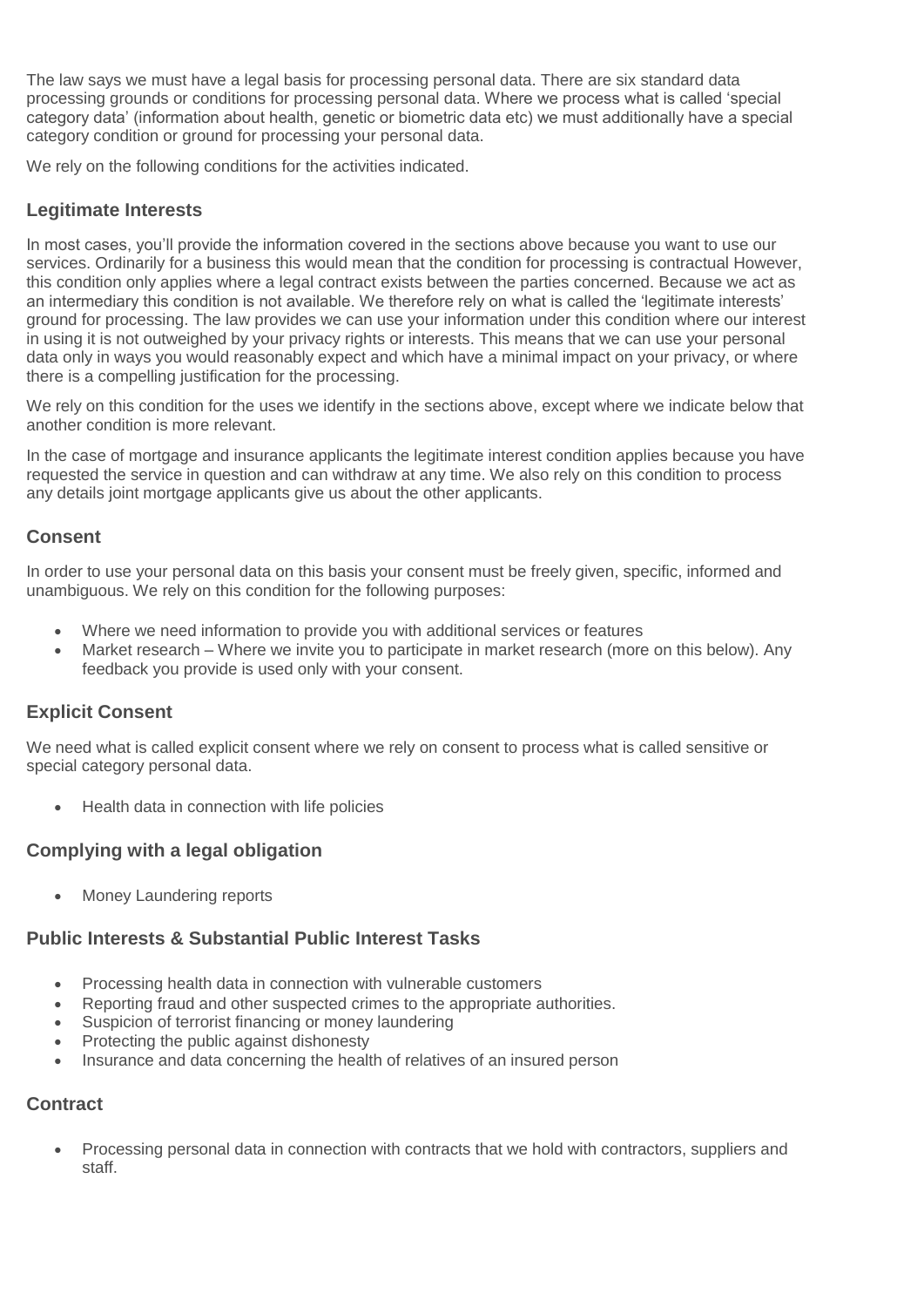### **Who we share your personal information with**

To provide our services to you, we'll sometimes need to share your personal information with relevant organisations – such as lenders, insurers and fraud prevention agencies.

To fulfil our contractual obligations, we'll also share your personal data with the following third parties:

- Mortgage lenders
- Life insurers
- Source Insurance for building and contents insurance
- Estate agents
- Lead suppliers (if you were introduced to us by a third party)
- Our personally recommended conveyancers where you wish to proceed with a quote.
- Experian/Equifax Credit Referencing Agencies

If you no longer wish us to share your data with any of these organisations, you may withdraw your consent at any time.

The above sets of organisations are each data controllers in their own right and will have their own Privacy Notices that will tell you about how your personal data will be used by them.

We'll also share your personal data with the following data processors where necessary to fulfil our services and regulatory obligations:

- IRESS to provide life insurance quotations
- Mortgage Brain and TriGold to provide mortgage illustrations
- Wix.com to provide our web services

Sharing information with these organisations allows us to better understand your needs.

We may disclose information to either the Financial Service Ombudsman or the Financial Conduct Authority where they request this to resolve complaints, or our auditors in connection with their duties.

# **Where in the world do we send information?**

As a UK based company, all the personal information we process is protected by European data protection standards. And, if we ever have to send data overseas, we take care that it's covered by the same high standards.

As a UK based company, all the personal information we process is protected by European data protection standards.

The only personal data that is transferred outside the EEA is that processed through Wix.com which is located in the United States. Wix.com participates and has certified its compliance with the EU-US Privacy **Shield** 

# **Your Information Rights**

It's really important that you understand your legal rights in relation to your personal information – as well as how you can contact us if you have any questions or concerns. This section covers just that.

The following is a list of the rights you have under Data Protection legislation. Not all these rights apply in all circumstances but we will be happy to explain this to you at the time you ask. Independent advice about your rights can be obtained from the Information Commissioner.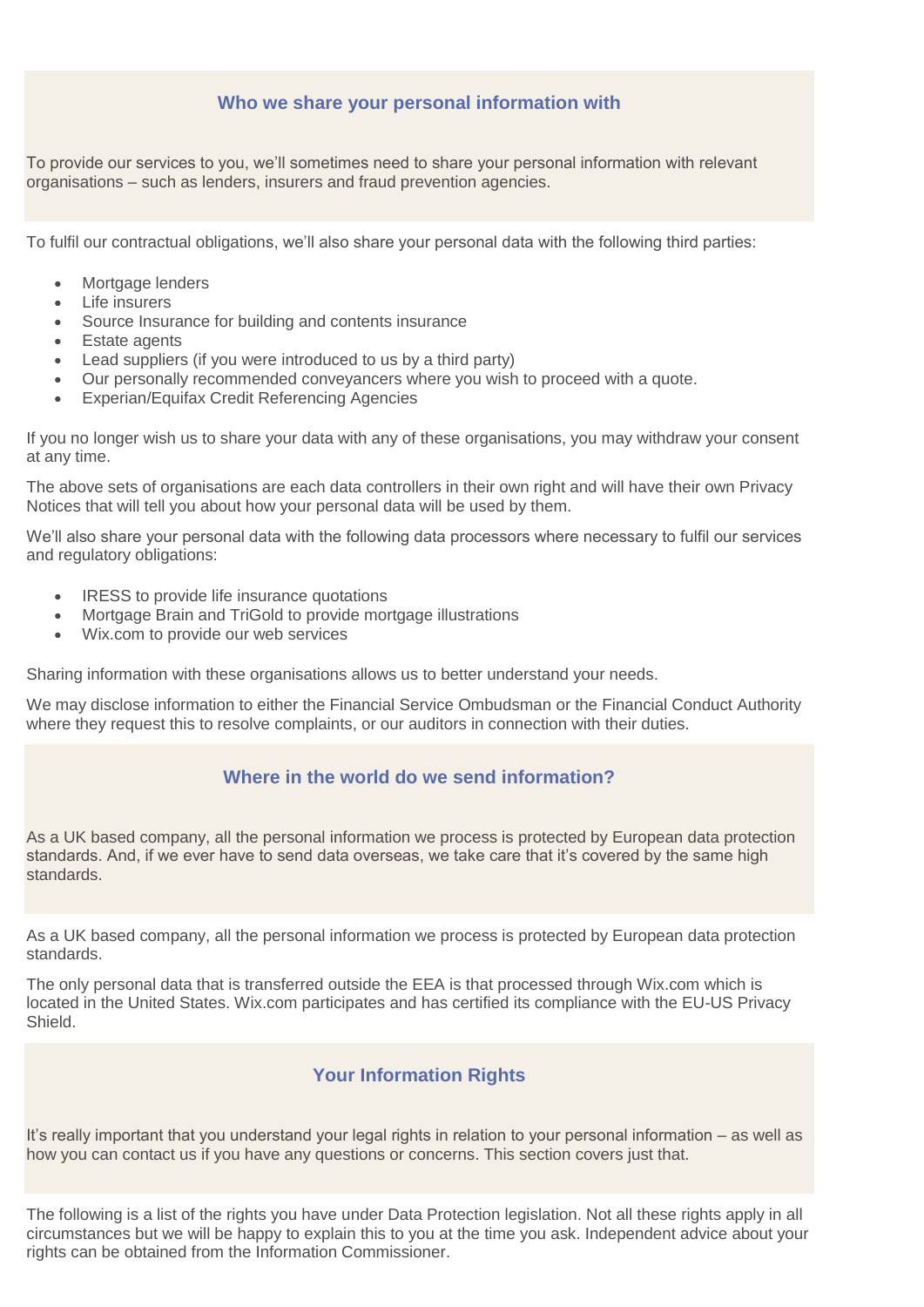All these rights can usually be exercised free of charge and generally speaking we must respond within one month. If we need longer to respond we will explain why this is necessary within the one month period and tell you more about any rules that affect how you can exercise your rights.

**INFORMED** You have the right to be informed in a concise, transparent, intelligible and easily accessible way about how we use your personal information. We will explain why we need information (in particular any uses that are not obvious) at the time we collect information from you and make sure that all our data collection forms and letters point you to this Privacy Notice. **ACCESS** You can make what is called a subject access request for a copy of the information we hold about you. We must also tell you why we have the information, what types of information we collect; who we share it with and whether, in particular, any of those recipients are outside the European Economic Area; how long we will keep your information for; where the information came from, if we didn't collect it from you directly; the details of any automatic decision taking and about your rights of complaint to the Information Commissioner. **PORTABILITY** You have the right in some circumstances to have the data you have provided to us sent to you or provided to another person or business in an electronic machine readable format. Where this applies we will download the information and send it as a PDF file. **CORRECTION** You have the right to have inaccurate information corrected and incomplete information completed. If the information we need to deliver our services to you changes please tell us about this as soon as possible. **OBJECT** You will normally have the right to object to how we intend to use your information based on your individual circumstances. You have an absolute right to object to us using your personal information for the purpose of **direct marketing** at any time. **RESTRICTION** If you have objected or complained about how we have used your information or its accuracy you may not want it to be deleted until your complaint has been resolved. In certain circumstances you can ask for your data to be restricted or not used until these issues are resolved. **ERASURE** You have a right to have some or all of the information we hold about you erased in some circumstances. This is known as the right to be forgotten. **AUTOMATED** This right only applies where a decision which has a legal or similar effect is DECISION MAKING taken about a person by automated means without any human intervention. Where such decisions are made, individuals have a right to ask for the decision to be reviewed and the data controller must make sure appropriate safeguards are in place. However, Berkley Vittoria IFS Ltd does not make automated decisions about any of its clients. **CONSENT** If we are processing your personal information on the basis of your consent you have the right to withdraw that consent at any time. **COMPLAINT** You have a right of complaint to the Information Commissioner (the Supervisory Authority) if you consider any aspect of Berkley Vittoria's use of your personal information infringes the law. Section 1 provides the contact details.

However, Berkley Vittoria IFS Ltd will want to put matters right wherever we can and we would hope that you will contact us in the first instance. You can exercise your data protection rights or complain about how we are processing your personal information by contacting the Data Protection Officer as set out in Section 1.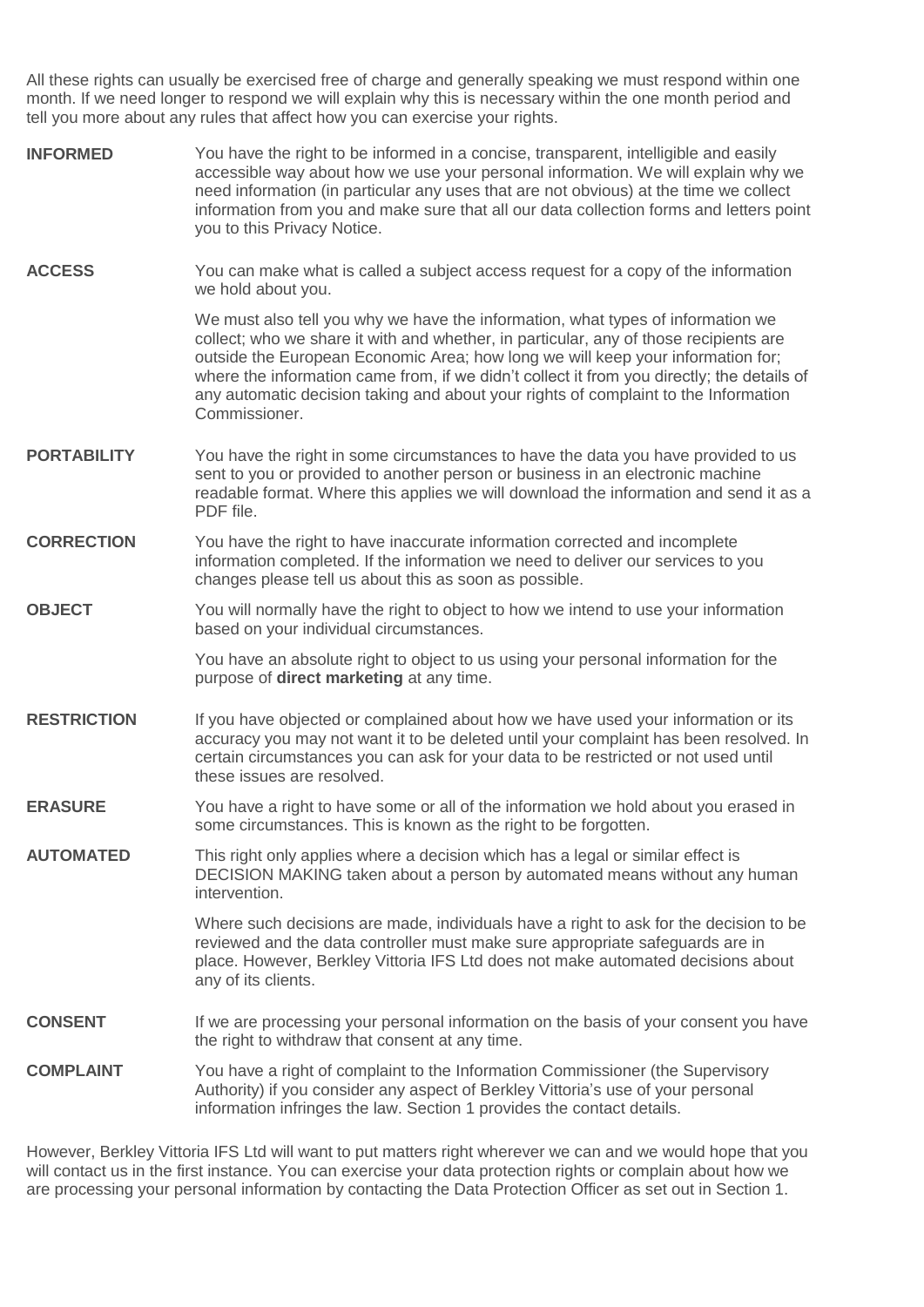If your complaint is about the administration, or terms and conditions of a product sold by us but provided by a lender/insurer, you may need to contact them about it. If needed, we'll forward details of your complaint to the insurer concerned, as well as giving you their contact details.

To help make sure you always speak to the right person about your complaint, if it looks like another company will be better able to handle your case, we'll let you know how to contact them. We'll also send details of your complaint to them, to get them up to speed.

## **How we keep your personal information secure**

We're committed to keeping your personal information safe and sound. In this section, you'll read about the security measures we take to protect our customers' data.

At Berkley Vittoria IFS Ltd, we understand how important it is to keep your personal information secure. We use a variety of technologies and procedures to protect your personal information from accidental or unlawful breaches of security. These include physical, organisational, and technological measures.

All information we process is encrypted in transit so that your personal and financial information is secure. For example, where you share information with us online or we forward this to other organisations online we use HTTPS.

As covered above, we have to share your information with third parties to carry out some of our services, including lenders and insurers amongst others. We require every third party that we share information with to apply appropriate security safeguards and comply with all the required laws and standards for protecting personal information.

## **How long do we keep your personal information for?**

We only keep your personal information for as long as we need to. This section explains how long the different types of records will be kept.

To ensure that we are able to meet our legal, regulatory and customer obligations, Berkley Vittoria IFS Ltd will retain client information for the following time periods:

- If you become a client of a lender/insurer as a result of the advice we provide to you, we will keep a full record of your interactions with us for your lifetime plus a reasonable period to enable us to meet our regulatory obligations to evidence we gave suitable advice and to enable us to answer any complaints that may arise as a result of our advice. In practice this means that we will keep your records for no longer than 100 years after you last transact with us
- If, as a result of our advice, you make an application to a lender/insurer but do not ultimately become a client of that institution, we will keep a full record of your interactions with us for 6-years to meet our obligations under UK Money Laundering regulations.
- If we provide you with advice on a financial product, but you do not engage our services to make an application to a lender/insurer, we will keep a full record of your interactions with us for 3-years, to enable us to meet our regulatory record keeping obligations regarding evidencing suitability of our advice.
- If we collect personal information from you, but are unable to provide you with suitable advice, then we will keep a full record of your interactions with us for 1-year to facilitate an easier interaction between us if you re-engage our services within this period.
- If you request we contact you in relation to our service by providing us with your name and a contact method (e.g. phone, email) through an enquiry form we will use our best endeavours to contact you as soon as possible. If we are unable to make contact with you, we will retain this information for a period of 4 years from the time we de-activate your lead in our database, to ensure we can fulfil our contractual obligations.